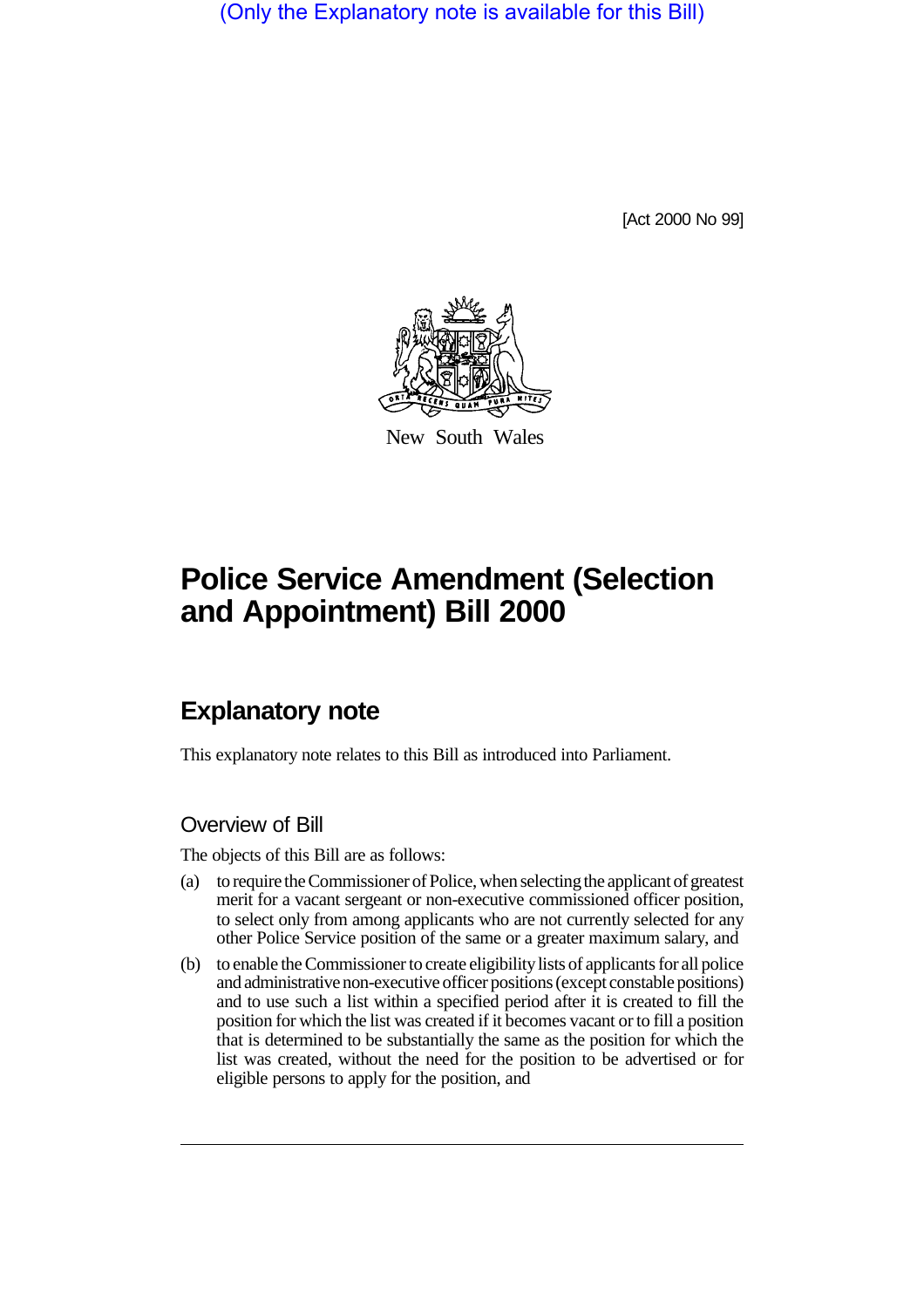Police Service Amendment (Selection and Appointment) Bill 2000 [Act 2000 No 99]

Explanatory note

- (c) to confirm the validity of selections and appointments made on the basis of, and to allow the continued use of, eligibility lists created for non-executive administrative officer positions before the commencement of the amendments, and
- (d) to make minor and consequential amendments.

#### Outline of provisions

**Clause 1** sets out the name (also called the short title) of the proposed Act.

**Clause 2** provides for the commencement of the proposed Act on a day or days to be appointed by proclamation.

**Clause 3** is a formal provision giving effect to the amendments to the *Police Service Act 1990* set out in Schedule 1.

### **Schedule 1 Amendments**

**Schedule 1 [1]** provides for the creation of eligibility lists as described in paragraph (b) of the Overview.

**Schedule 1 [2]**, **[4]** and **[6]** provide that a vacant position need not be advertised if an eligibility list under the proposed new provisions is current and applicable to the position.

**Schedule 1 [3]** substitutes the provision that deals with appointments to vacant positions of non-executive commissioned police officer, to make the following changes to the selection and appointment process:

- (a) when selecting a person to fill a vacant position, the required selection of the applicant of greatest merit is to be made only from among applicants who have not currently been selected for any other police service position of the same or a greater maximum salary,
- (b) when selecting a person to fill a vacant position that has not been advertised because there is a current eligibility list for the position (under the proposed amendments concerning eligibility lists), the person on the eligibility list who is of greatest merit and who has not been selected for any other police service position of the same or a greater maximum salary is to be selected for the position without the need to apply for the position,